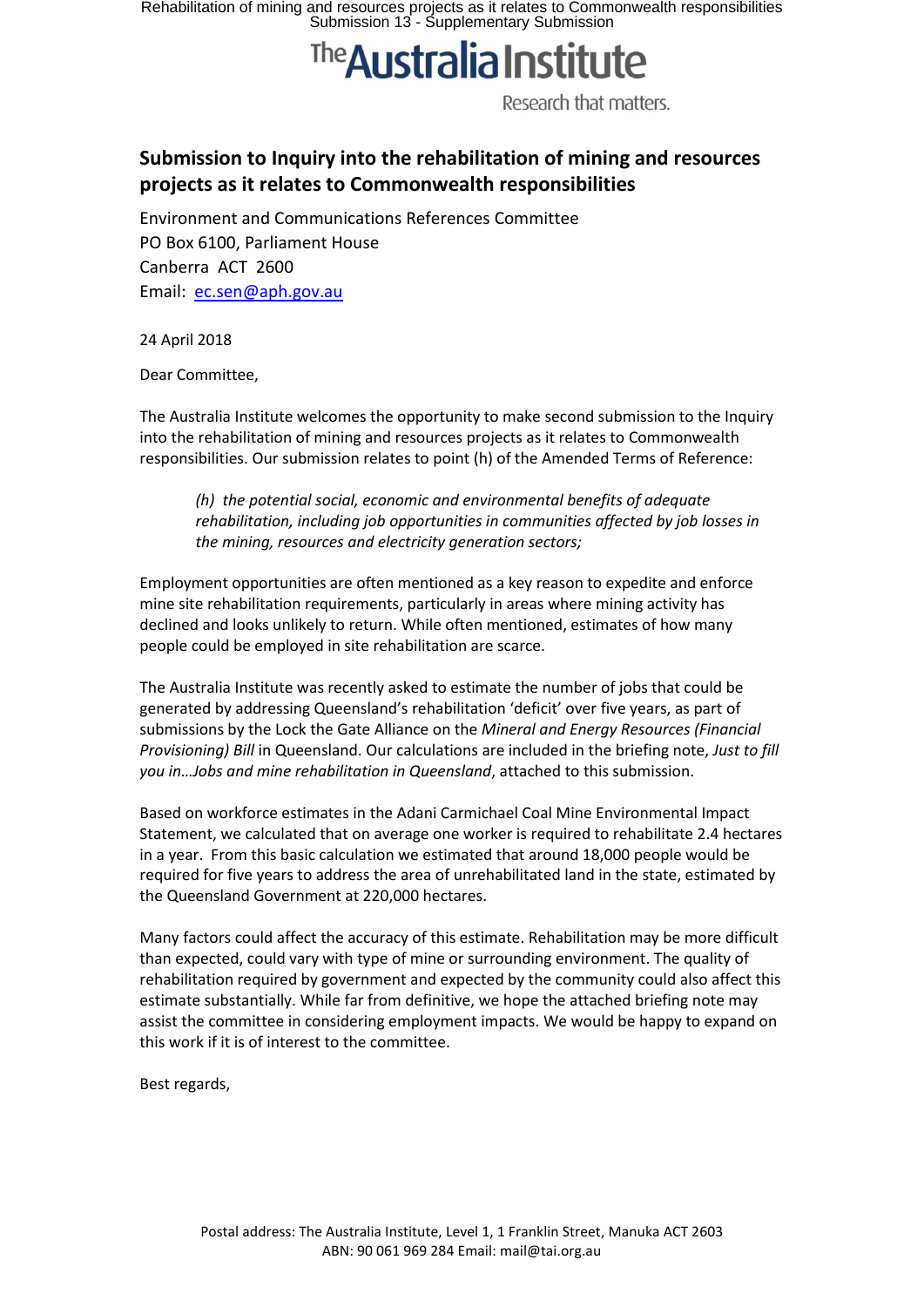

Research that matters.

## **Just to fill you in…**

*Jobs and mine rehabilitation in Queensland*

**Rod Campbell**

April 2018

### **Introduction**

Lock the Gate asked The Australia Institute for assistance in estimating the potential employment impacts of increased mine rehabilitation in Queensland. This relates to the *Mineral and Energy Resources (Financial Provisioning) Bill* currently before the Queensland Parliament.

Lock the Gate hope this bill, if passed and implemented, will reduce the mine rehabilitation 'deficit' in Queensland: the area that has been disturbed by mining activities but has not been rehabilitated. Queensland government estimates suggest the area of land disturbed is 12 times greater than the area under rehabilitation, a substantial increase on 2006 when disturbed areas were only three times greater than areas under active rehabilitation. $1$ 

### **Estimating employment impacts of rehabilitation**

A Queensland government assessment estimates that there are 220,000 hectares of disturbed land from all mining in the state.<sup>2</sup> Lock the Gate suggest that  $-$  if properly resourced – initial rehabilitation of these areas could be completed in five years.

Most economic assessments of mine projects include rehabilitation spending and employment as part of the mine's operations, assuming rehabilitation is done progressively. The Queensland government estimates show that this does not occur in practice.

1

<sup>1</sup> Queensland Government (2017) *Better Mine Rehabilitation for Queensland, Discussion Paper*, p 10

<sup>2</sup> Queensland Government (2017) *Financial Assurance Framework Reform, Discussion Paper*, p 1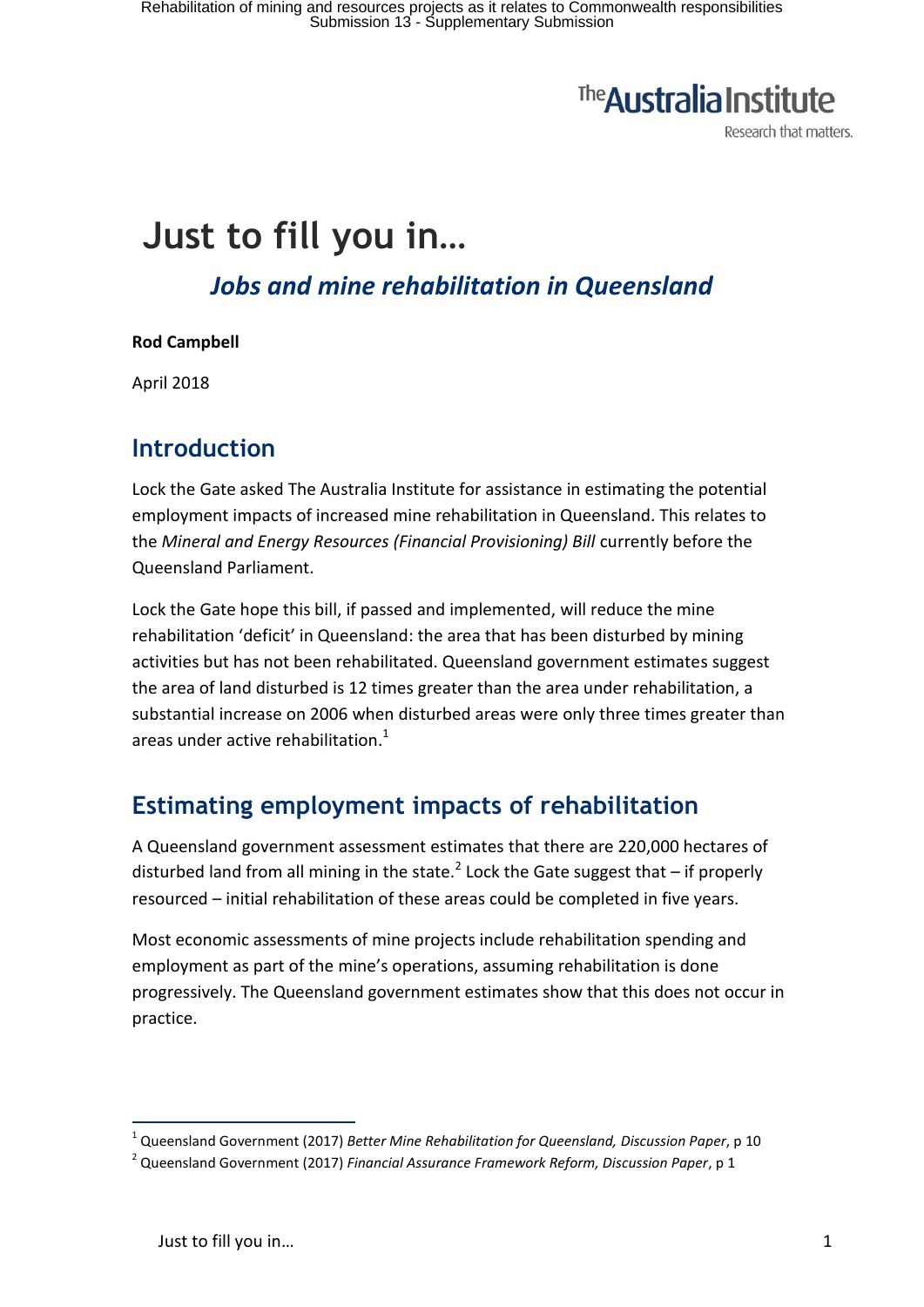As a result, few published economic studies separately assess the mine's production phase from the rehabilitation phase, making it difficult to assess the employment impact of rehabilitation. A partial exception to this is the assessment of the Adani Carmichael mine, the controversial coal proposal in the Galilee Basin. Adani's Supplementary Environmental Impact Statement (SEIS) includes an estimate of the workforce involved in the final rehabilitation phase. Adani intends to cease coal production in 2071 but will keep a workforce of 250 people for a further three years to complete rehabilitation.<sup>3</sup>

Adani's SEIS also includes a rehabilitation strategy, with information on total areas to be rehabilitated and general timelines. $<sup>4</sup>$  In total, Adani intends to rehabilitate an area</sup> of 26,837 hectares over a period of 45 years, or almost 600 hectares per year. Assuming that rehabilitation is progressive, with a similar sized workforce throughout, on average a worker can rehabilitate 2.4 hectares per year. This calculation is summarised in Table 1 below:

#### **Table 1: Adani mine rehabilitation and workforce**

| People in final rehab phase   | 250    |
|-------------------------------|--------|
| Area (ha)                     | 26,837 |
| Years                         | 45     |
| Area per year (ha)            | 596    |
| Area per person per year (ha) | 24     |

Source: GHD (2013) *Report for Carmichael Coal Mine & Rail Project SEIS – Economic Assessment*

Assuming Adani's rehabilitation task is typical of Queensland's wider situation – likely, as coal mines account for the vast bulk of the disturbance area – this figure can be used to estimate the number of jobs generated by eliminating the rehabilitation deficit. This calculation is summarised in Table 2 below:

#### **Table 2: Employment and rehabilitation in Queensland**

| Area to be rehabilitated (ha)                          | 220,000 |
|--------------------------------------------------------|---------|
| <b>Number of years</b>                                 |         |
| Area per year (ha)                                     | 44,000  |
| Area rehabilitated per worker per year (ha)            | 2.4     |
| Workers required to complete rehabilitation in 5 years | 18,445  |

Sources: GHD (2013) *Report for Carmichael Coal Mine & Rail Project SEIS – Economic Assessment;* Australia Institute calculations

<sup>1</sup> 3 GHD (2013) *Report for Carmichael Coal Mine & Rail Project SEIS - Economic Assessment*, p 31, figure 22

<sup>4</sup> EMM (2013) *Carmichael coal mine Closure and rehabilitation strategy,* table 3.1